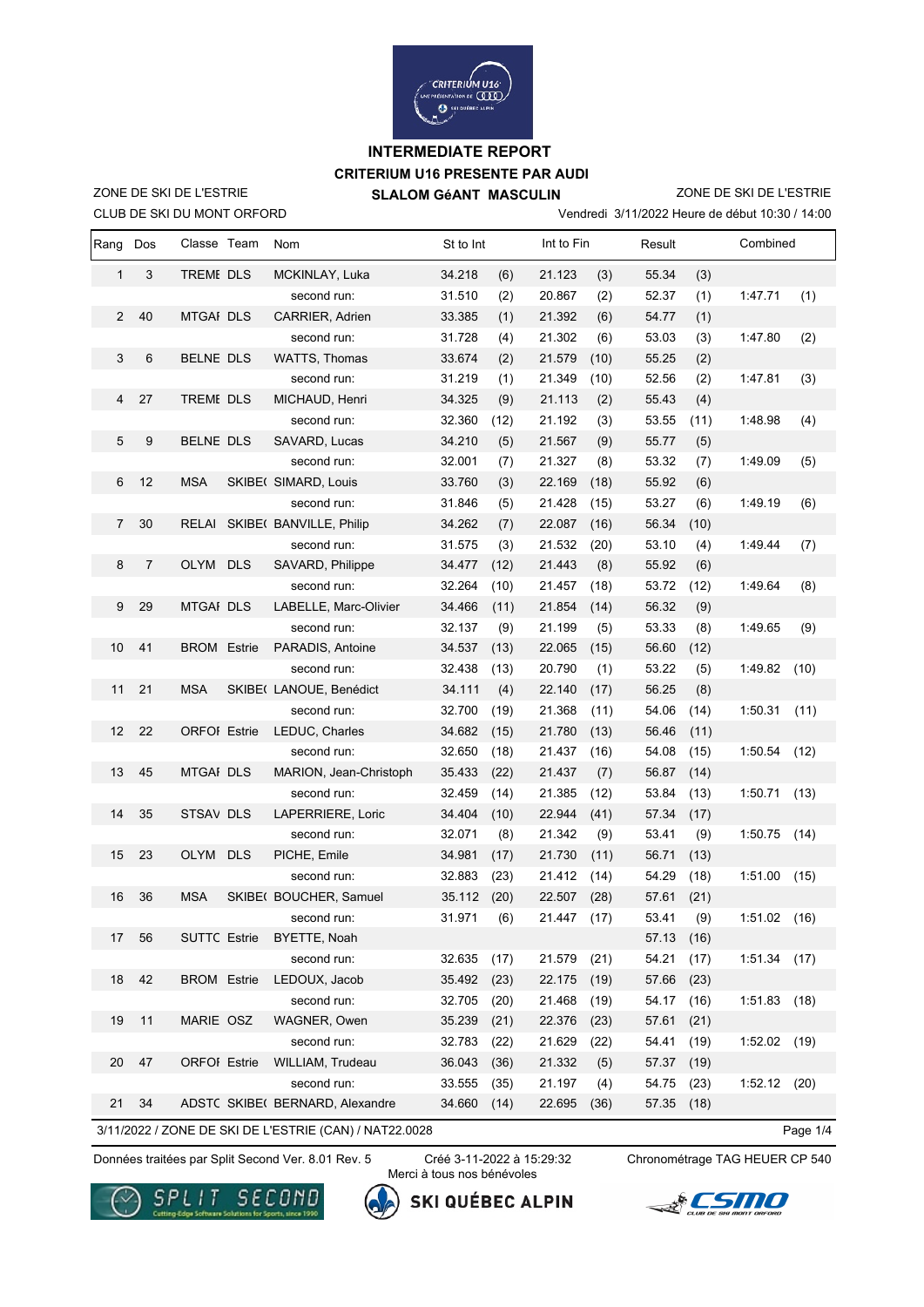## **CRITERIUM U16 PRESENTE PAR AUDI SLALOM GéANT MASCULIN INTERMEDIATE REPORT**

CLUB DE SKI DU MONT ORFORD ZONE DE SKI DE L'ESTRIE

ZONE DE SKI DE L'ESTRIE

Vendredi 3/11/2022 Heure de début 10:30 / 14:00

| Rang | Dos | Classe Team         | Nom                         | St to Int   | Int to Fin |             |      | Result     |      | Combined       |      |
|------|-----|---------------------|-----------------------------|-------------|------------|-------------|------|------------|------|----------------|------|
|      |     |                     | second run:                 | 33.008      | (25)       | 22.194      | (36) | 55.20      | (27) | $1:52.55$ (21) |      |
| 22   | 82  | <b>ORFOI</b> Estrie | HUOT, Ethan                 | 36.111      | (38)       | 22.221      | (20) | 58.33      | (29) |                |      |
|      |     |                     | second run:                 | 33.202      | (27)       | 21.323      | (7)  | 54.52      | (22) | 1:52.85        | (22) |
| 22   | 38  | <b>OWLS Estrie</b>  | SIMON, Julian               | 35.701      | (25)       | 22.670      | (35) | 58.37      | (30) |                |      |
|      |     |                     | second run:                 | 32.711      | (21)       | 21.772      | (23) | 54.48      | (20) | 1:52.85        | (22) |
| 24   | 81  | <b>BLANC DLS</b>    | WEIL, Emerik                | 34.981      | (17)       | 22.803      | (39) | 57.78      | (24) |                |      |
|      |     |                     | second run:                 | 33.204      | (28)       | 22.023      | (30) | 55.22      | (28) | 1:53.00        | (24) |
| 25   | 58  | <b>MTGAI DLS</b>    | MARTEL, Xavier              | 35.868      | (31)       | 22.593      | (32) | 58.46      | (33) |                |      |
|      |     |                     | second run:                 | 32.602      | (16)       | 22.217      | (38) | 54.81      | (24) | 1:53.27        | (25) |
| 26   | 65  | <b>TREME DLS</b>    | CROLL, Erik                 | 35.694      | (24)       | 22.467      | (25) | 58.16      | (26) |                |      |
|      |     |                     | second run:                 | 33.768      | (37)       | 21.401      | (13) | 55.16      | (26) | 1:53.32        | (26) |
| 27   | 49  | <b>MORIN DLS</b>    | LAVIGNE, Nicolas            | 37.767      | (57)       | 20.628      | (1)  | 58.39      | (31) |                |      |
|      |     |                     | second run:                 | 33.099      | (26)       | 21.894      | (26) | 54.99      | (25) | 1:53.38        | (27) |
| 28   | 77  | <b>BROM</b> Estrie  | <b>FELTON, Xavier</b>       | 35.818      | (30)       | 22.633      | (33) | 58.45      | (32) |                |      |
|      |     |                     | second run:                 | 33.369      | (30)       | 22.027      | (31) | 55.39      | (29) | 1:53.84        | (28) |
| 29   | 62  | <b>BROM</b> Estrie  | VERREAULT, Julien           | 35.894      | (32)       | 22.322      | (21) | 58.21      | (27) |                |      |
|      |     |                     | second run:                 | 33.778      | (38)       | 21.951      | (28) | 55.72      | (34) | 1:53.93        | (29) |
| 30   | 57  | <b>BROM</b> Estrie  | MÉNARD, Philippe            | 35.972      | (35)       | 22.988      | (44) | 58.96      | (38) |                |      |
|      |     |                     | second run:                 | 33.347      | (29)       | 22.084      | (32) | 55.43      | (30) | 1:54.39        | (30) |
| 31   | 19  | <b>STSAV DLS</b>    | LAPIERRE, Louis-Xavier      | 35.736      | (28)       | 24.450      | (64) | 1:00.18    | (49) |                |      |
|      |     |                     | second run:                 | 32.276      | (11)       | 22.239      | (39) | 54.51      | (21) | 1:54.69        | (31) |
| 32   | 61  | <b>BROM Estrie</b>  | <b>BOUCHER, Emile</b>       | 36.266      | (42)       | 22.970      | (42) | 59.23      | (41) |                |      |
|      |     |                     | second run:                 | 33.436      | (33)       | 22.149      | (34) | 55.58      | (32) | 1:54.81        | (32) |
| 33   | 53  | MARIE OSZ           | <b>WATTS, Oliver</b>        | 36.548      | (47)       | 22.471      | (26) | 59.01      | (39) |                |      |
|      |     |                     | second run:                 | 34.251      | (40)       | 22.190      | (35) | 56.44      | (37) | 1:55.45        | (33) |
| 34   | 60  | <b>STSAV DLS</b>    | FRAPPIER, Felix             | 36.342      | (43)       | 23.835      | (57) | 1:00.17    | (47) |                |      |
|      |     |                     | second run:                 | 33.539      | (34)       | 21.928      | (27) | 55.46      | (31) | 1:55.63        | (34) |
| 35   | 63  | <b>MSA</b>          | SKIBE(DORÉ, Maxime          | 36.520      | (46)       | 22.561      | (30) | 59.08      | (40) |                |      |
|      |     |                     | second run:                 | 34.953      | (47)       | 21.814      | (24) | 56.76      | (40) | 1:55.84        | (35) |
| 36   | 75  | <b>STSAV DLS</b>    | BESCOND, Loic               | 36.205      | (39)       | 23.196      | (46) | 59.40      | (43) |                |      |
|      |     |                     | second run:                 | 33.703      | (36)       | 22.796      | (47) | 56.49      | (38) | 1:55.89        | (36) |
| 37   | 85  |                     | BROM Estrie LACHANCE, Sacha | 36.238 (41) |            | 22.543 (29) |      | 58.78 (36) |      |                |      |
|      |     |                     | second run:                 | 34.438      | (42)       | 22.692      | (46) | 57.13      | (43) | 1:55.91        | (37) |
| 38   | 25  | <b>BROM</b> Estrie  | CHAPDELAINE, Adam           | 37.481      | (54)       | 22.698      | (37) | 1:00.17    | (47) |                |      |
|      |     |                     | second run:                 | 33.430      | (32)       | 22.451      | (41) | 55.88      | (35) | 1:56.05        | (38) |
| 39   | 71  | <b>MTGAI DLS</b>    | <b>TACHE, Xavier</b>        | 37.046      | (53)       | 23.347      | (49) | 1:00.39    | (50) |                |      |
|      |     |                     | second run:                 | 33.419      | (31)       | 22.259      | (40) | 55.67      | (33) | 1:56.06        | (39) |
| 40   | 83  | STSAV DLS           | HOULE, Adam                 | 36.483      | (45)       | 23.409      | (51) | 59.89      | (46) |                |      |
|      |     |                     | second run:                 | 33.895      | (39)       | 22.465      | (42) | 56.36      | (36) | 1:56.25        | (40) |
| 40   | 18  | MARIE OSZ           | POLLOCK, Cole               | 36.604      | (49)       | 22.337      | (22) | 58.94      | (37) |                |      |
|      |     |                     | second run:                 | 34.727      | (44)       | 22.587      | (44) | 57.31      | (44) | 1:56.25        | (40) |
| 42   | 67  | STSAV DLS           | LEBEAU, Elliott             | 36.893      | (52)       | 22.712      | (38) | 59.60      | (44) |                |      |
|      |     |                     | second run:                 | 34.616      | (43)       | 22.089      | (33) | 56.70      | (39) | 1:56.30        | (42) |
| 43   | 68  | OLYM DLS            | GARON, Julien               | 35.702      | (26)       | 22.915      | (40) | 58.61      | (34) |                |      |
|      |     |                     | second run:                 | 34.767      | (45)       | 22.965      | (51) | 57.73      | (45) | 1:56.34        | (43) |

3/11/2022 / ZONE DE SKI DE L'ESTRIE (CAN) / NAT22.0028

Page 2/4

Données traitées par Split Second Ver. 8.01 Rev. 5 Créé 3-11-2022 à 15:29:32 Chronométrage TAG HEUER CP 540

Créé 3-11-2022 à 15:29:32 Merci à tous nos bénévoles

**SKI QUÉBEC ALPIN** 





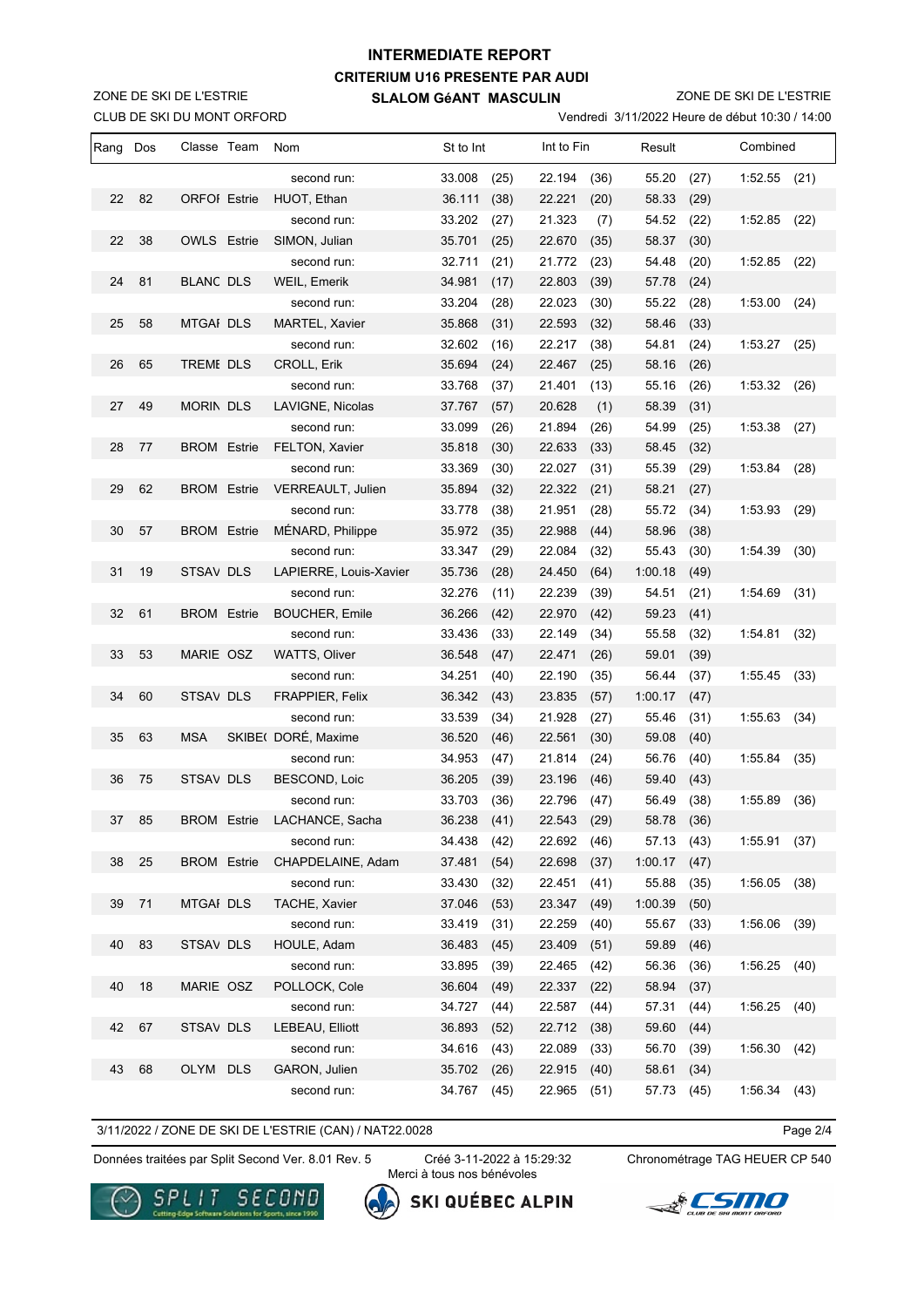## **CRITERIUM U16 PRESENTE PAR AUDI SLALOM GéANT MASCULIN INTERMEDIATE REPORT**

CLUB DE SKI DU MONT ORFORD ZONE DE SKI DE L'ESTRIE

ZONE DE SKI DE L'ESTRIE

Vendredi 3/11/2022 Heure de début 10:30 / 14:00

| <u>ULUD DL UN DU MUNT UNI UND</u><br><b>verigied is a real of the device the use of the co</b> |              |                     |            |                                   |           |      |            |      |            |          |         |      |
|------------------------------------------------------------------------------------------------|--------------|---------------------|------------|-----------------------------------|-----------|------|------------|------|------------|----------|---------|------|
| Rang                                                                                           | Dos          | Classe Team         |            | Nom                               | St to Int |      | Int to Fin |      | Result     | Combined |         |      |
| 44                                                                                             | 52           |                     |            | RELAI SKIBE( SIMARD, Felix        | 36.863    | (51) | 22.498     | (27) | 59.36      | (42)     |         |      |
|                                                                                                |              |                     |            | second run:                       | 34.906    | (46) | 22.201     | (37) | 57.10      | (42)     | 1:56.46 | (44) |
| 45                                                                                             | 80           |                     |            | SAVAL SAGLA MÉROZ, Vincent        | 36.572    | (48) | 23.314     | (47) | 59.88      | (45)     |         |      |
|                                                                                                |              |                     |            | second run:                       | 34.254    | (41) | 22.610     | (45) | 56.86      | (41)     | 1:56.74 | (45) |
| 46                                                                                             | 79           | <b>TREME DLS</b>    |            | KIPLING-BOWKER, Arlin             | 36.712    | (50) | 23.914     | (59) | 1:00.62    | (51)     |         |      |
|                                                                                                |              |                     |            | second run:                       | 35.473    | (50) | 22.814     | (48) | 58.28      | (49)     | 1:58.90 | (46) |
| 47                                                                                             | 78           | <b>ORFOI</b> Estrie |            | LALIBERTÉ, Élie                   | 37.743    | (56) | 23.554     | (54) | 1:01.29    | (54)     |         |      |
|                                                                                                |              |                     |            | second run:                       | 35.545    | (51) | 22.535     | (43) | 58.08      | (46)     | 1:59.37 | (47) |
| 48                                                                                             | 28           |                     |            | MFOR SAGLA MARESCHAL-HAY, Félix   | 38.244    | (63) | 23.505     | (52) | 1:01.74    | (56)     |         |      |
|                                                                                                |              |                     |            | second run:                       | 35.076    | (48) | 23.098     | (53) | 58.17      | (47)     | 1:59.91 | (48) |
| 49                                                                                             | 74           |                     |            | RELAI SKIBE( CORSIEZ, Jules       | 38.493    | (66) | 23.937     | (60) | 1:02.43    | (62)     |         |      |
|                                                                                                |              |                     |            | second run:                       | 35.350    | (49) | 22.850     | (49) | 58.20      | (48)     | 2:00.63 | (49) |
| 50                                                                                             | 84           | <b>ESCF</b>         | <b>OSZ</b> | <b>BRISEBOIS, Remi</b>            | 37.910    | (60) | 23.043     | (45) | 1:00.95    | (52)     |         |      |
|                                                                                                |              |                     |            | second run:                       | 36.312    | (54) | 23.490     | (56) | 59.80      | (53)     | 2:00.75 | (50) |
| 51                                                                                             | $\mathbf{1}$ | <b>PINR</b>         | <b>EDQ</b> | CYR, Victor                       | 38.312    | (64) | 23.518     | (53) | 1:01.83    | (57)     |         |      |
|                                                                                                |              |                     |            | second run:                       | 36.336    | (55) | 22.876     | (50) | 59.21      | (50)     | 2:01.04 | (51) |
| 52                                                                                             | 20           |                     |            | MCALI Maurici DESJARDINS, Clément | 35.740    | (29) | 22.970     | (42) | 58.71      | (35)     |         |      |
|                                                                                                |              |                     |            | second run:                       | 33.006    | (24) | 29.373     | (64) | 1:02.37    | (61)     | 2:01.08 | (52) |
| 53                                                                                             | 50           | <b>PINR</b>         | <b>EDQ</b> | BABIN, Joseph-Elliot              | 38.223    | (62) | 23.937     | (60) | 1:02.16    | (59)     |         |      |
|                                                                                                |              |                     |            | second run:                       | 36.045    | (53) | 23.513     | (57) | 59.55      | (52)     | 2:01.71 | (53) |
| 54                                                                                             | 8            | VIDEO Abitibi       |            | RODIER, Philippe                  | 37.810    | (58) | 23.835     | (57) | 1:01.64    | (55)     |         |      |
|                                                                                                |              |                     |            | second run:                       | 36.450    | (56) | 23.827     | (59) | 1:00.27    | (56)     | 2:01.91 | (54) |
| 55                                                                                             | 26           | CASTF EDQ           |            | GAGNON, Anthony                   | 37.617    | (55) | 24.775     | (66) | 1:02.39    | (60)     |         |      |
|                                                                                                |              |                     |            | second run:                       | 35.774    | (52) | 24.040     | (61) | 59.81      | (54)     | 2:02.20 | (55) |
| 56                                                                                             | 46           |                     |            | EDOU/ SAGLA GAUTHIER, Tom         | 39.520    | (71) | 23.670     | (55) | 1:03.19    | (65)     |         |      |
|                                                                                                |              |                     |            | second run:                       | 36.649    | (58) | 23.598     | (58) | 1:00.24    | (55)     | 2:03.43 | (56) |
| 57                                                                                             | 76           | <b>RESEF DLS</b>    |            | LOIC, Piotte                      | 38.979    | (68) | 24.148     | (62) | 1:03.12    | (64)     |         |      |
|                                                                                                |              |                     |            | second run:                       | 37.079    | (59) | 23.460     | (55) | 1:00.53    | (57)     | 2:03.65 | (57) |
| 58                                                                                             | 72           | MARIE OSZ           |            | FERGUSON, Nathan                  | 38.955    | (67) | 25.724     | (68) | 1:04.67    | (67)     |         |      |
|                                                                                                |              |                     |            | second run:                       | 36.516    | (57) | 22.982     | (52) | 59.49      | (51)     | 2:04.16 | (58) |
| 59                                                                                             | 31           |                     |            | EDOU/ SAGLA BRASSARD-RUEST, Jér   | 39.082    | (69) | 23.321     | (48) | 1:02.40    | (61)     |         |      |
|                                                                                                |              |                     |            | second run:                       | 38.381    | (62) | 23.449     | (54) | 1:01.83    | (59)     | 2:04.23 | (59) |
| 60                                                                                             | 66           | <b>ESCF</b>         | <b>OSZ</b> | VAN DYKE, Lewis                   | 38.406    | (65) | 24.611     | (65) | 1:03.01    | (63)     |         |      |
|                                                                                                |              |                     |            | second run:                       | 37.920    | (61) | 24.024     | (60) | 1:01.94    | (60)     | 2:04.95 | (60) |
| 61                                                                                             | 86           | <b>ORIG</b>         |            | SKIBE( GINGRAS, Justin            | 39.620    | (72) | 25.239     | (67) | 1:04.85    | (68)     |         |      |
|                                                                                                |              |                     |            | second run:                       | 37.245    | (60) | 24.092     | (62) | 1:01.33    | (58)     | 2:06.18 | (61) |
| 62                                                                                             | 43           | CASTF EDQ           |            | PELLETIER, Jacob                  | 39.362    | (70) | 24.446     | (63) | 1:03.80    | (66)     |         |      |
|                                                                                                |              |                     |            | second run:                       | 38.531    | (63) | 24.396     | (63) | 1:02.92    | (62)     | 2:06.72 | (62) |
|                                                                                                | 54           | STSAV DLS           |            | LEGUERRIER, Laurent               |           |      |            |      | <b>DNS</b> |          |         |      |
|                                                                                                |              |                     |            | second run:                       |           |      |            |      | <b>DNS</b> |          |         |      |
|                                                                                                | 70           |                     |            | VALIN SAGLA BOUCHARD, Charles-Fé  |           |      |            |      | <b>DNF</b> |          |         |      |
|                                                                                                |              |                     |            | second run:                       |           |      |            |      | <b>DNS</b> |          |         |      |
|                                                                                                | 69           | <b>OWLS</b> Estrie  |            | RIVARD, Philippe                  | 35.933    | (33) |            |      | <b>DNF</b> |          |         |      |
|                                                                                                |              |                     |            | second run:                       |           |      |            |      | <b>DNS</b> |          |         |      |
|                                                                                                | 64           | <b>MSA</b>          |            | SKIBE(DORÉ, Mathieu               |           |      |            |      | <b>DNF</b> |          |         |      |

3/11/2022 / ZONE DE SKI DE L'ESTRIE (CAN) / NAT22.0028

Page 3/4

Données traitées par Split Second Ver. 8.01 Rev. 5 Créé 3-11-2022 à 15:29:32 Chronométrage TAG HEUER CP 540

Créé 3-11-2022 à 15:29:32 Merci à tous nos bénévoles

**SKI QUÉBEC ALPIN**